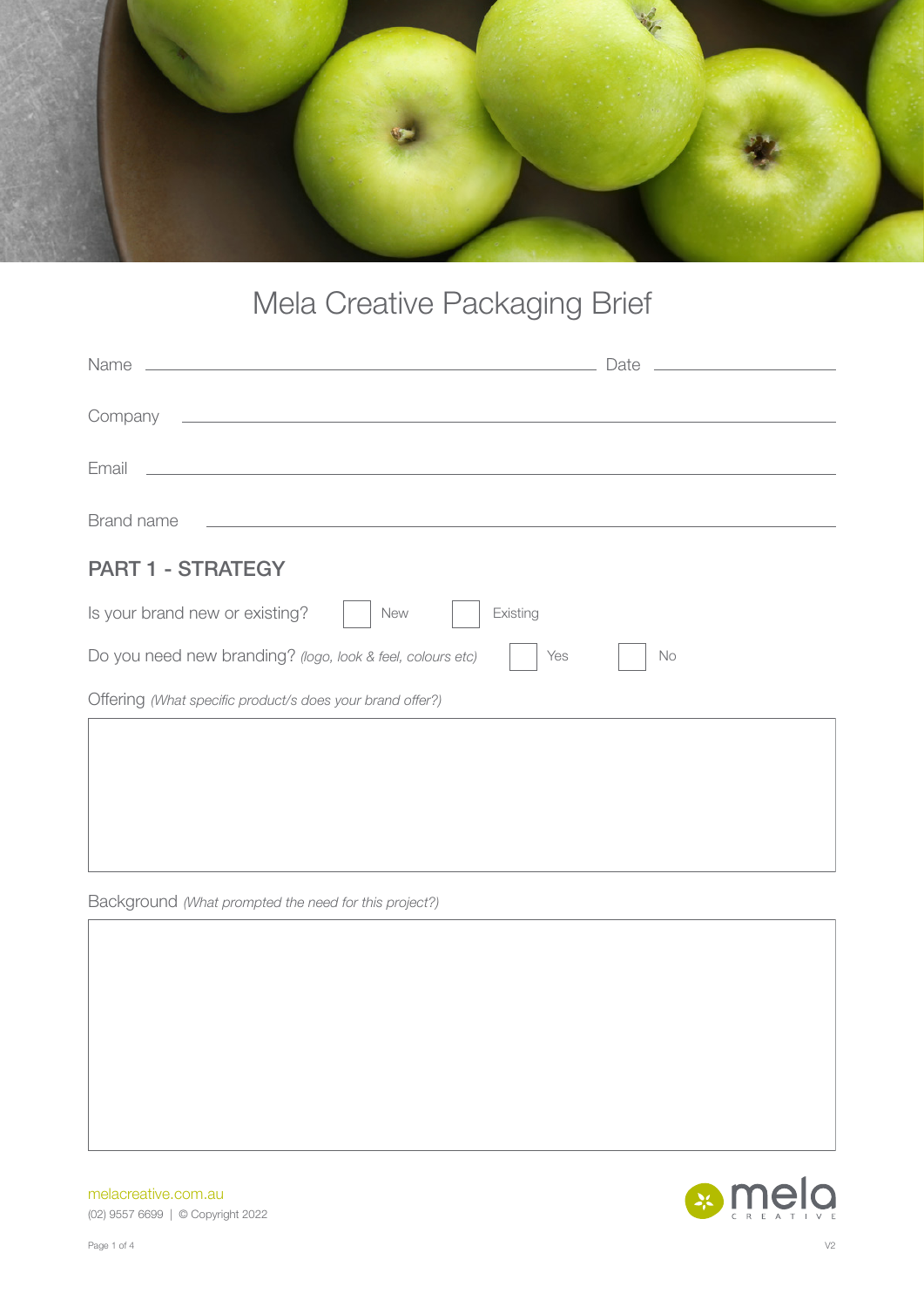Message *(What is the key message that the project needs to communicate?)*

## PART 2 - ARTWORK REQUIREMENTS

Competitor packaging *(List competitors, what are they doing? Are they a leader, a disruptor or a small player?)*

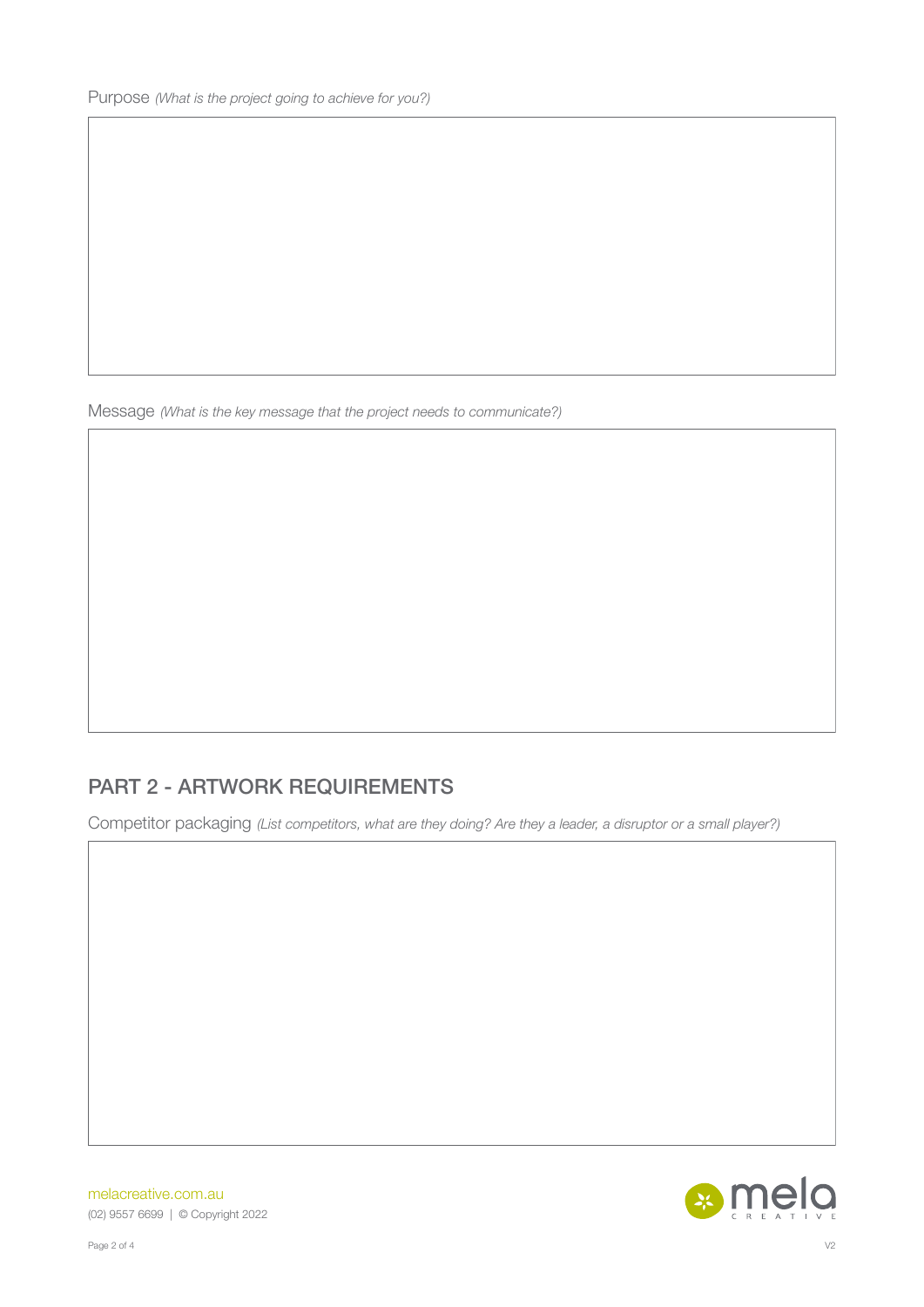Brand Style Guide *(Do you have a style guide? If yes, please include it with your brief.)*

Yes No

Packaging *(Outline type of packaging format required e.g. sleeve, box, label, pouch etc)*

Number of Concept Options

*(How many different concepts would your like to see? Normally we offer 3 different concepts.)*

Artwork Required *(How many individual final pack artworks will you require?)*

Product range *(Outline the depth and breadth of the product range, existing or proposed, that this project relates to i.e. categories/varieties, how they are differentiated, number of product lines or SKUs and any heirarchy tiers.)*

Copy & Imagery *(Do you have information to be included on your packaging? eg. copy, mandatory labelling for your industry, illustrations or photography.)*

Print Production *(Do you have a printer? Will this be be produced locally or overseas? Do you have existing dielines?)*